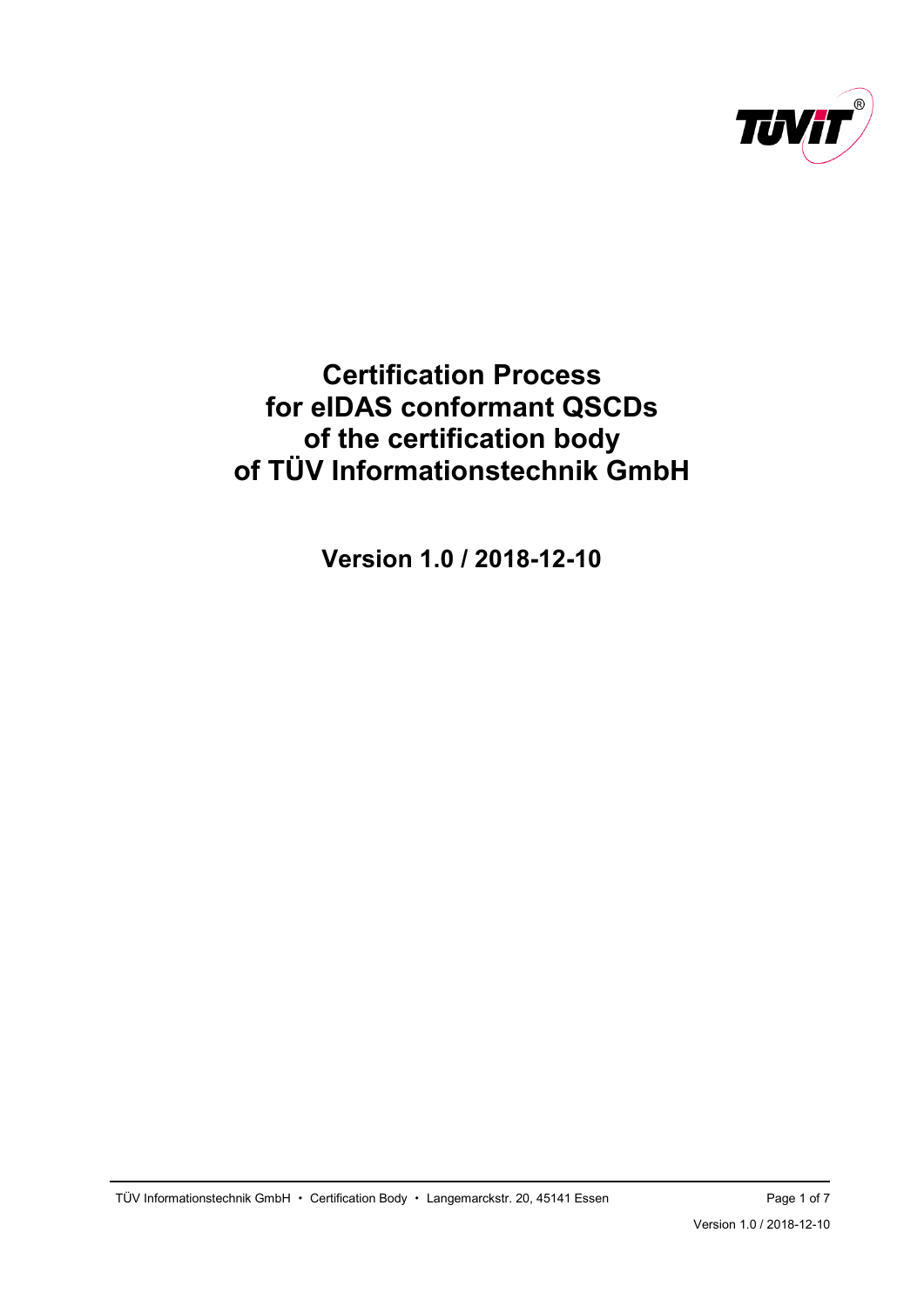

## **Table of Contents**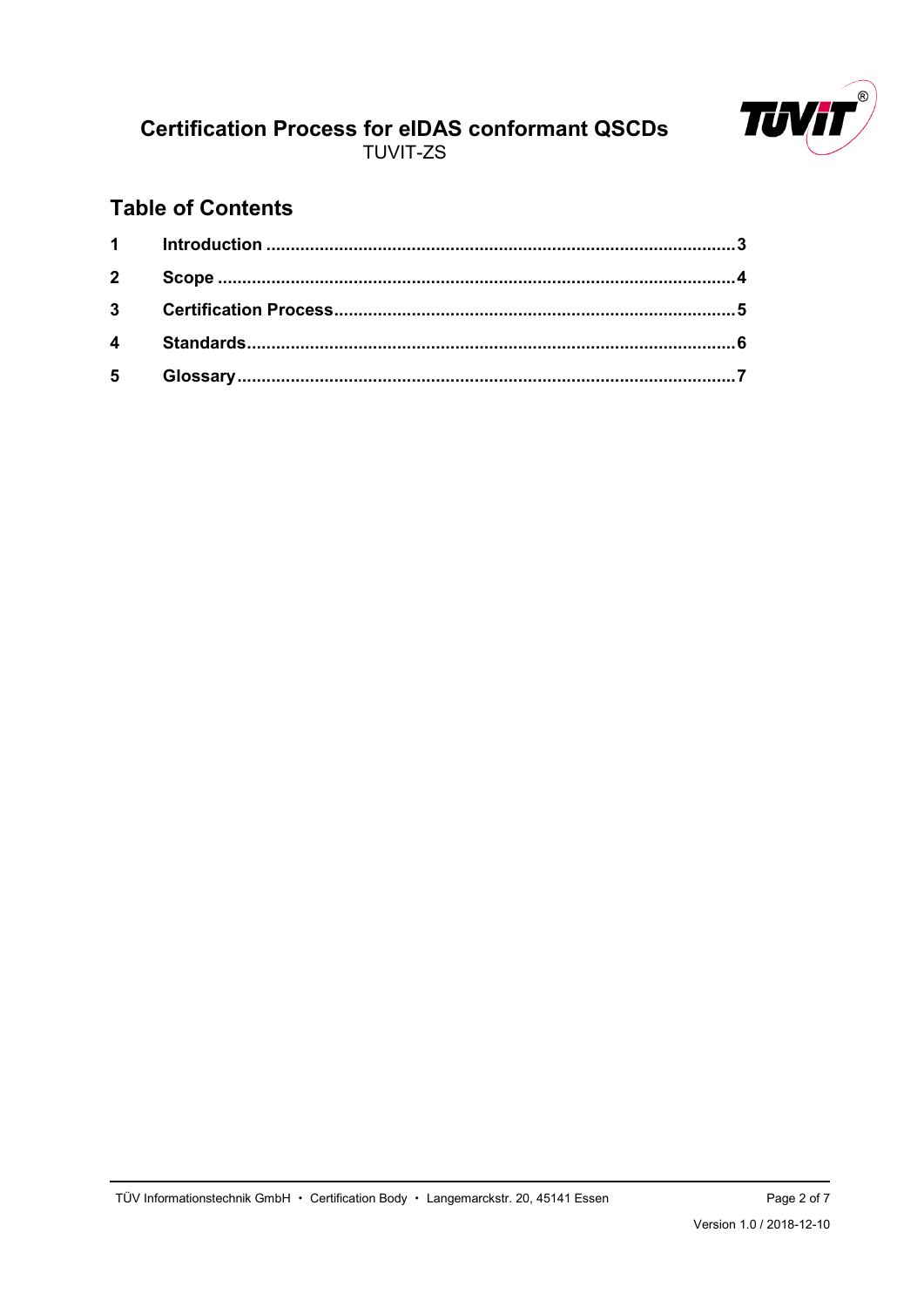

## <span id="page-2-0"></span>**1 Introduction**

TÜV Informationstechnik GmbH (short TÜViT) is a designated certification body according to articles 30.1 and 39.2 of Regulation (EU) 910/2014 [eIDAS] for the certification of conformity of qualified signature and seal creation devices (QSCDs) with the requirements laid down in Annex II of [eIDAS].

In this context, TÜViT offers companies certification services for QSCDs.

The EU commission has established a list of standards for the certification of the conformity of QSCDs with the requirements laid down in Annex II [eIDAS] by adopting the Commission Implementing Decision (EU) 2016/650 [CID (EU) 2016/650]. Article 1 of [CID (EU) 2016/650] distinguishes 2 types of QSCD:

- 1. Article 1.1 addresses QSCDs where the electronic signature creation data or electronic seal creation data is held in an entirely but not necessarily exclusively user-managed environment. Corresponding standards for the security assessment of IT products are listed in the Annex of [CID (EU) 2016/650].
- 2. Article 1.2 addresses QSCDs where the qualified trust service provider manages the electronic signature creation data or seal creation data on behalf of a signatory or of a creator of a seal. No corresponding standards for the security assessment are included in [CID (EU) 2016/650]. Instead, it is required that security assessment of such IT products shall be based on a process that, pursuant to Article 30.3 (b), uses security levels comparable to those required by Article 30.3 (a) and that the corresponding process is notified to the Commission by the public or private body referred to in paragraph 1 of Article 30 of [eIDAS].

In the context of Article 1.2 of [CID (EU) 2016/650], TÜViT established a process which uses security levels comparable to those required by Article 30.3 (a).

The present document describes the process for the certification of QSCDs where the qualified trust service provider manages the electronic signature creation data or seal creation data on behalf of a signatory or of a creator of a seal. The document is intended to be used for notification to the European Commission.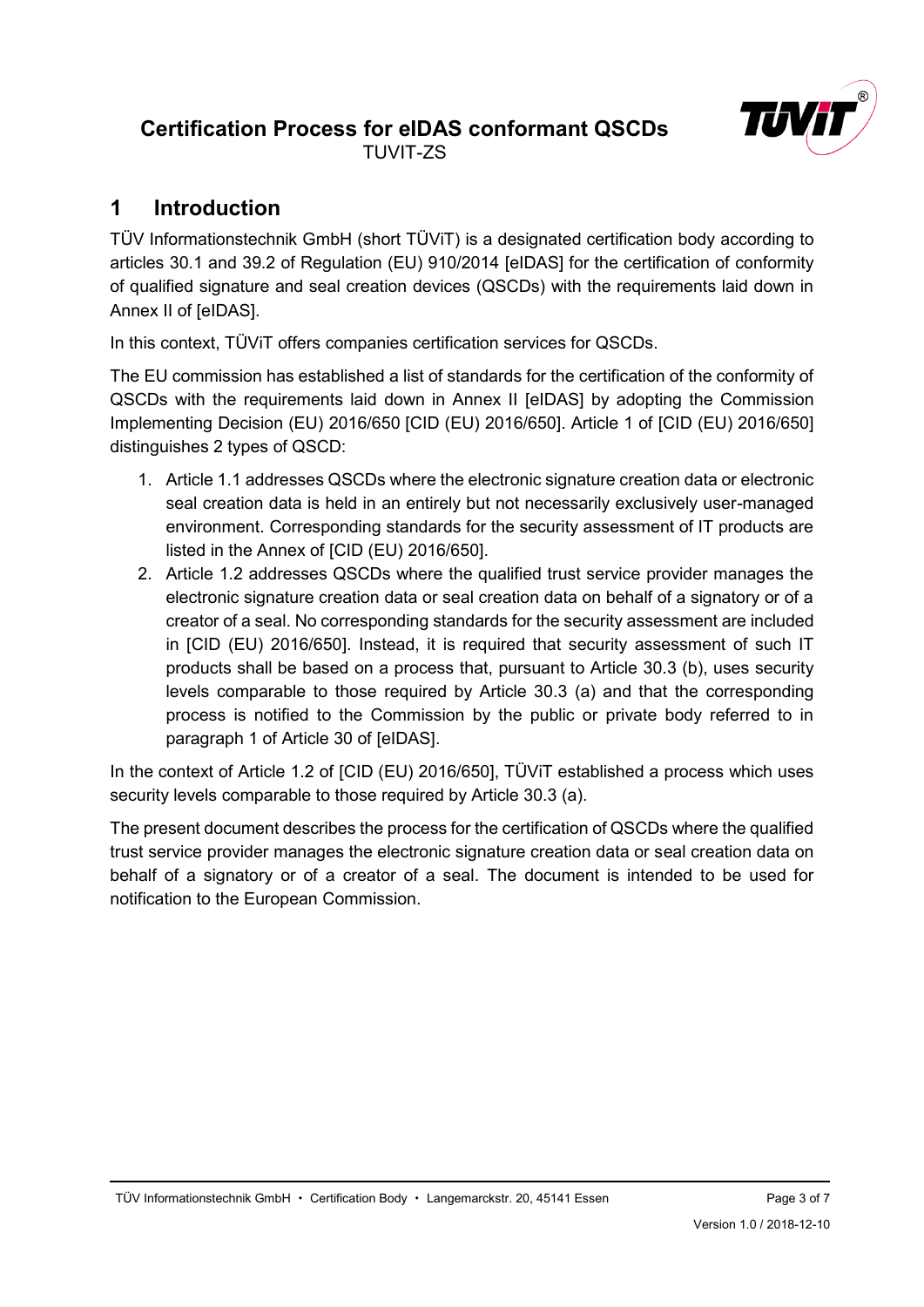

## <span id="page-3-0"></span>**2 Scope**

QSCDs where the qualified trust service provider (short: q-TSP) manages the electronic signature creation data or seal creation data on behalf of a signatory or of a creator of a seal (short: remote QSCD or r-QSCD) typically consists of 3 components that are operated in a local (user) and a remote (q-TSP) environment:

- 1. A User Interface Component that is operated in the local environment, where the signer / seal creator enters authentication data that is transmitted via a secure channel to the Signature Activation Module. A secure channel is also used to transmit data to be signed/sealed from the signature creation application to the r-QSCD.
- 2. A Signature Activation Module that is operated in the remote environment, used to manage authentication of different signers / seal creators.
- 3. A Signature Creation Device, typically a cryptographic module, that is operated in the remote environment and which is used to protect and manage signature / seal creation data of different signers / seal creators.

Note: The Signature Creation Application that create signed / sealed documents is not part of the r-QSCD. Details can be found in [prEN 419241-2] that is expected to be published in 2019 as EN 419241-2.

This is illustrated in the following figure:

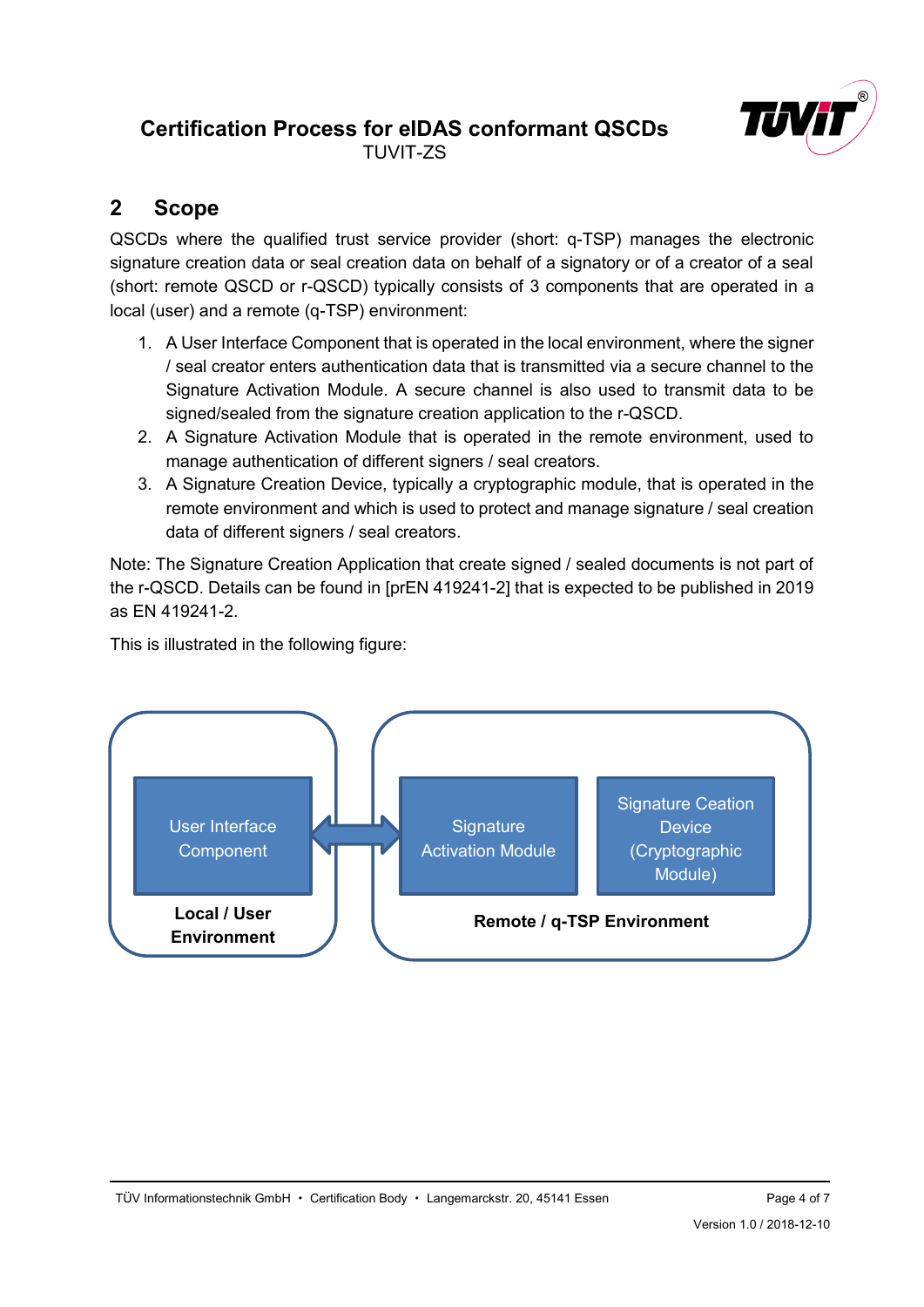

TUVIT-ZS

## <span id="page-4-0"></span>**3 Certification Process**

The basis of the certification of a r-QSCD according to articles 30.3 (b) and 39.2 of [eIDAS] is a security evaluation according to Common Criteria [ISO/IEC 15408-1], [ISO/IEC 15408-2], [ISO/IEC 15408-3]. Common Criteria (CC) is listed in the annex of [CID (EU) 2016/650] as standard for the evaluation of QSCD where the electronic signature creation data or the electronic seal creation data are held in an entirely but not necessarily exclusively usermanaged environment. This standard is considered equally suitable for certification of r-QSCDs.

During security evaluation of a r-QSCD according to CC the following evidences must be provided:

- Security relevant parts of the r-QSCD implementing functionality of the Signature Activation Module or the Signature Creation Device (Cryptographic Module) must be evaluated according the minimum CC Evaluation Assurance Level EAL4 augmented with AVA\_VAN.5.
- The Security Target for the r-QSCD shall take into account requirements from the certified Protection Profiles [prEN 419241-2] and [prEN 419221-5].
- The Security Target for the r-QSCD shall demonstrate that the Security Objectives, Security Functional Requirements and Security Functions are sufficient to fulfil requirements of Annex II of [eIDAS].
- A successful CC evaluation shall be proven by a corresponding CC certificate.

The successful certification of the r-QSCD will result in an r-QSCD certificate, which states the fulfilment of requirements of Annex II of [eIDAS] on r-QSCDs. The validity period of the rQSCD certificate depends on the strength of security mechanisms and algorithms that are implemented in the product and shall not exceed a maximum period of 5 years. At a given time, the validity period can be extended or shortened if there are new findings regarding the suitability of security mechanisms or algorithms.

Issuance and withdrawal of r-QSCD certificates will be published in the list of certificates on the website of TÜViT.

According to article 31.1 of [eIDAS] Member States shall notify to the Commission without undue delay and no later than one month after the certification is concluded, information on qualified electronic signature creation devices that have been certified by the bodies referred to in Article 30.1. TÜViT will inform the German supervisory body about the issuance of the certificate for the r-QSCD.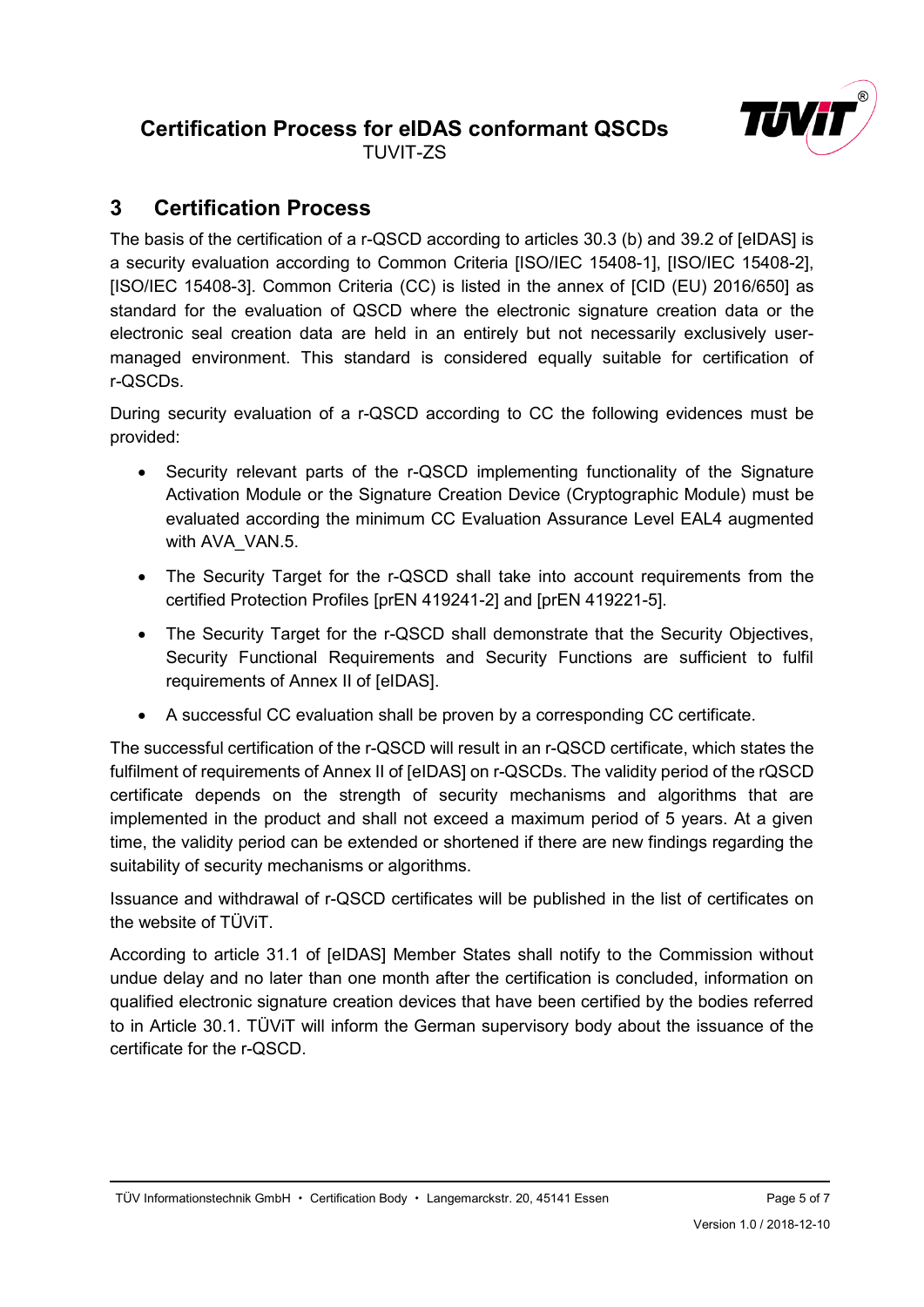#### <span id="page-5-0"></span>**4 Standards**

| [CID (EU) 2016/650] | COMMISSION IMPLEMENTING DECISION (EU) 2016/650 of 25<br>April 2016 laying down standards for the security assessment of<br>qualified signature and seal creation devices pursuant to Articles<br>30(3) and 39(2) of Regulation (EU) No 910/2014 of the European<br>Parliament and of the Council on electronic identification and trust<br>services for electronic transactions in the internal market                                                                        |
|---------------------|-------------------------------------------------------------------------------------------------------------------------------------------------------------------------------------------------------------------------------------------------------------------------------------------------------------------------------------------------------------------------------------------------------------------------------------------------------------------------------|
| [elDAS]             | REGULATION (EU) No 910/2014 OF THE<br><b>EUROPEAN</b><br>PARLIAMENT AND OF THE COUNCIL of 23 July 2014 on electronic<br>identification and trust services for electronic transactions in the<br>internal market and repealing Directive 1999/93/EC                                                                                                                                                                                                                            |
| [EU QSCD list]      | Compilation of: Member States' notifications on: Designated Bodies<br>under Article 30(2) and 39(2) of Regulation 910/2014 and Certified<br>Qualified Signature Creation Devices under Article 31(1)-(2), and<br>Certified Qualified Seal Creation Devices under Article 39(3) of<br>Regulation 910/2014, and information from Member States on:<br>Secure Signature Creation Devices benefiting from the transitional<br>measure set in article 51(1) of Regulation 910/2014 |
| [ISO/IEC 15408-1]   | ISO/IEC 15408-1:2009 - Information technology - Security<br>techniques - Evaluation criteria for IT security - Part 1 ISO, 2009                                                                                                                                                                                                                                                                                                                                               |
| [ISO/IEC 15408-2]   | ISO/IEC 15408-1:2009 - Information technology - Security<br>techniques - Evaluation criteria for IT security - Part 2 ISO, 2008                                                                                                                                                                                                                                                                                                                                               |
| [ISO/IEC 15408-3]   | ISO/IEC 15408-1:2009 - Information technology - Security<br>techniques - Evaluation criteria for IT security - Part 3 ISO, 2008                                                                                                                                                                                                                                                                                                                                               |
| [prEN 419 221-5]    | prCEN/EN 419 221-5:2016, Protection profiles for TSP Crypto-<br>graphic modules - Part 5: Cryptographic Module for Trust Services,<br>v0.15, 2016-11-29 or newer version                                                                                                                                                                                                                                                                                                      |
| [prEN 419 241-2]    | prCEN/EN 419 241-2:2017, Trustworthy Systems Supporting Server<br>Signing Part 2: Protection Profile for QSCD for Server Signing, v0.16,<br>2018-05-11 or newer version.                                                                                                                                                                                                                                                                                                      |